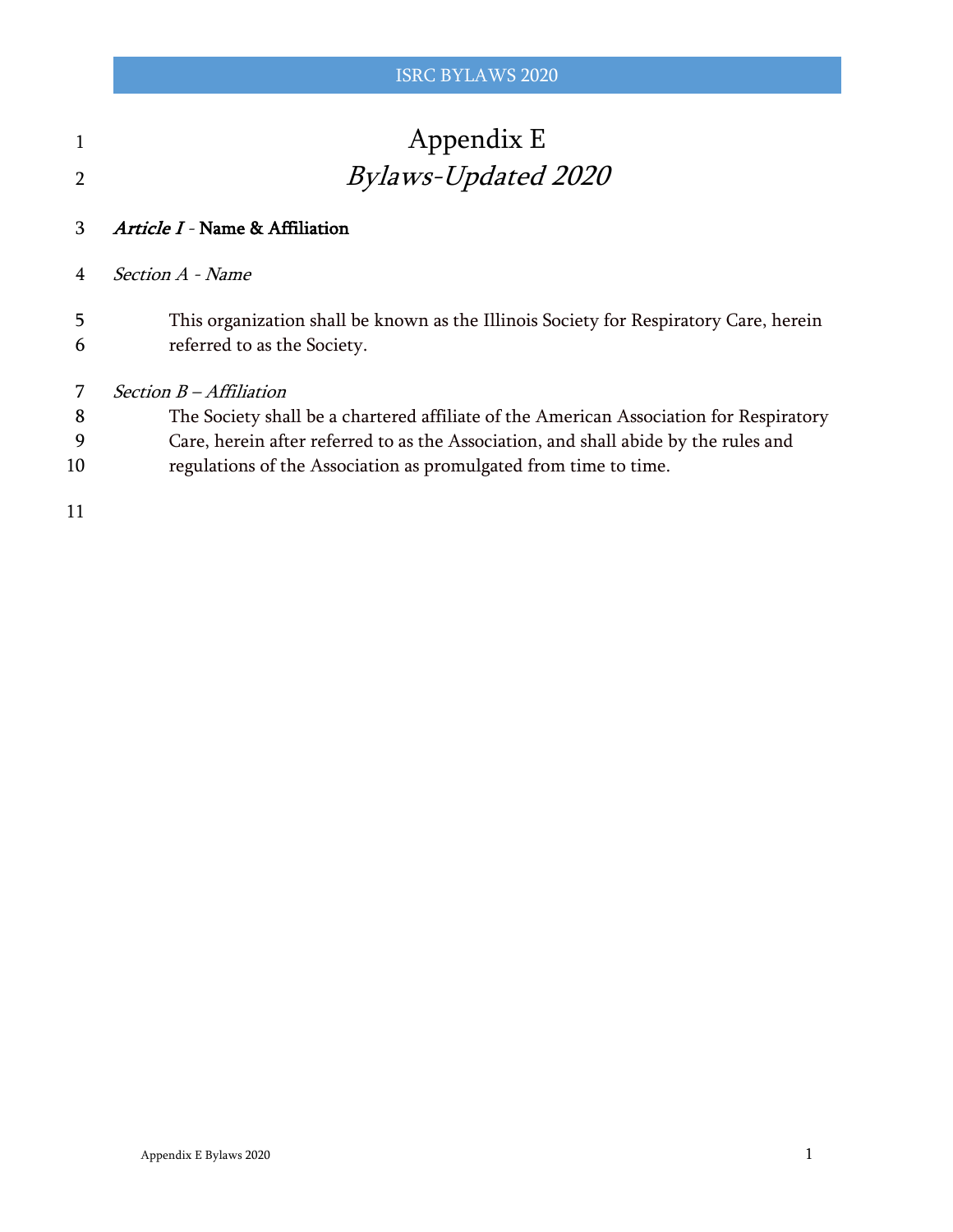# 12 Article II - Object Section A - Purpose To encourage, develop and provide educational programs for those persons interested in the field of Respiratory Care. To advance the Science, technology, ethics and art of Respiratory Care through appropriate institutes, meetings, lectures, preparation and distribution of a newsletter, and any additional materials and procedures deemed suitable for this purpose. To facilitate cooperation between Respiratory Care personnel and the medical profession, allied health professions, hospitals, service companies, industry and other agencies within the state interested in Respiratory Care; except that the Society shall not commit any act that shall constitute unauthorized practice of medicine under the laws of the State of Illinois. To educate the general public in pulmonary health promotion and disease prevention. To insure strict adherence to the principles of the code of ethics of the Association Section B – Intent No part of the net earnings of the Society shall inure to the benefit of any private member or individual, nor shall the Society perform particular services for individual members thereof, other than those usually and customarily performed by similar organizations. The Board of Directors may provide for the distribution of funds, income and property of the Society to charitable, educational, scientific or religious corporations, organizations, community chests, foundations or other kindred institutions maintained and created for one or more of the foregoing purposes if at the time of distribution the payee or distributes are exempt from income taxation under the provisions of section 501, 2055 and 2522 of the Internal Revenue Code, or any later sections of the Internal Revenue Code which amend or supersede the said sections. In the event of dissolution of the Society, whether voluntary or involuntary, all its remaining assets shall be distributed as specified in subsection 2 above, as authorized by the Board of Directors of the Society. The Society shall not commit any act, which shall constitute unauthorized practice of medicine under the laws of the State of Illinois.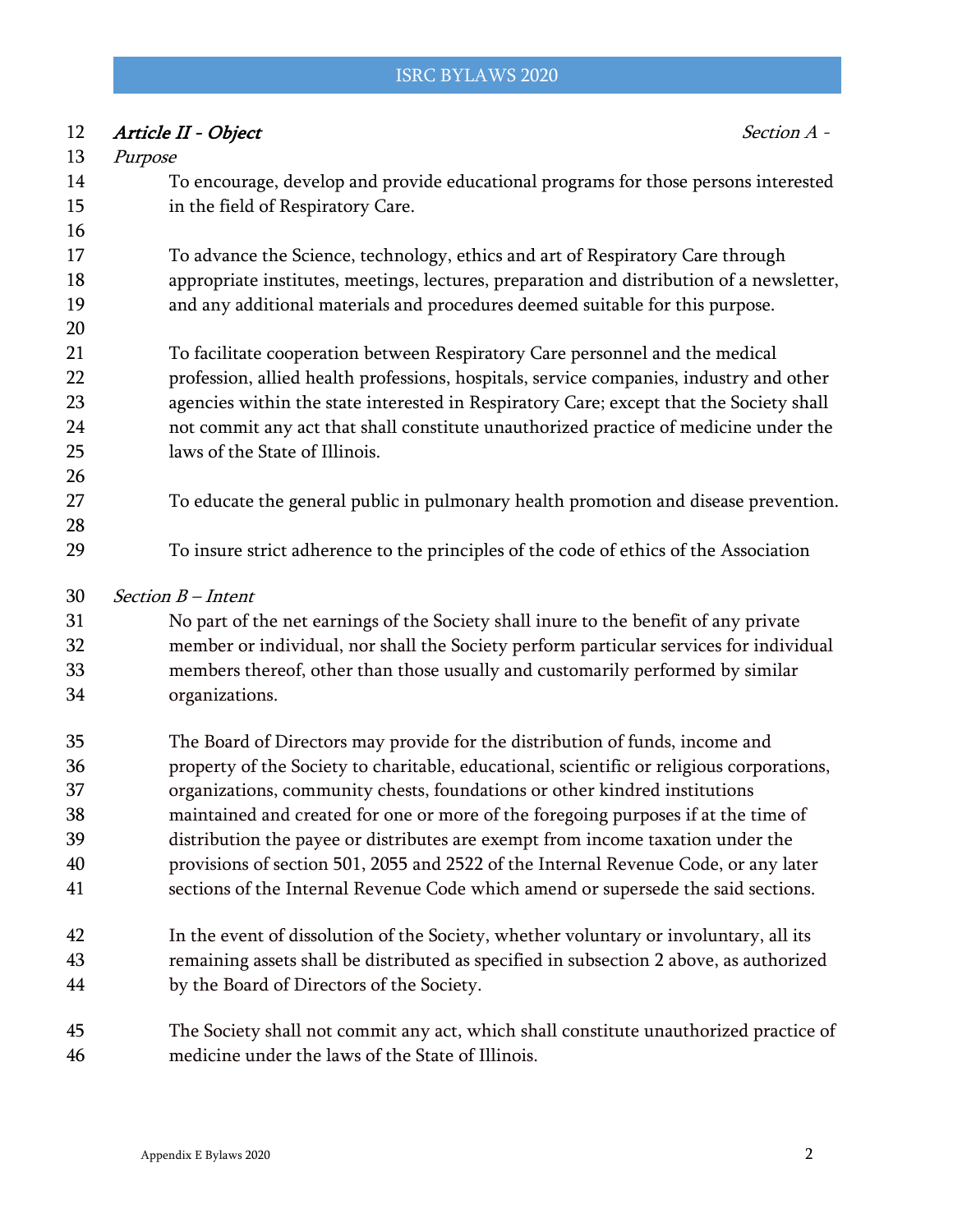| 47                   | Article III - Boundaries                                                                                                                                                                                                     |
|----------------------|------------------------------------------------------------------------------------------------------------------------------------------------------------------------------------------------------------------------------|
| 48                   | Section A - Society Boundaries                                                                                                                                                                                               |
| 49                   | The area of <b>Chapter I</b> is the area included within the boundaries of the counties of                                                                                                                                   |
| 50                   | Henderson, Knox, Marshall, Mercer, Peoria, Rock Island, Stark, Tazewell, Warren,                                                                                                                                             |
| 51                   | Woodford, La Salle, Putnam, Grundy, and Fulton.                                                                                                                                                                              |
| 52                   | The area of Chapter II is the area included within the boundaries of the counties of                                                                                                                                         |
| 53                   | Cook, DuPage, and Will.                                                                                                                                                                                                      |
| 54                   | The area of Chapter III is the area included within the boundaries of the counties of                                                                                                                                        |
| 55                   | Champaign, Clark, Coles, Cumberland, DeWitt, Douglas, Edgar, Ford, Iroquois,                                                                                                                                                 |
| 56                   | Livingston, Macon, McLean, Moultrie, Piatt, Shelby, Kankakee, and Vermillion.                                                                                                                                                |
| 57                   | The area for Chapter IV is the area included within the boundaries of the counties of                                                                                                                                        |
| 58                   | Alexander, Clay, Crawford, Effingham, Edwards, Fayette, Franklin, Gallatin,                                                                                                                                                  |
| 59                   | Hamilton, Hardin, Jackson, Jaspar, Jefferson, Johnson, Lawrence, Marion, Massac,                                                                                                                                             |
| 60                   | Perry, Pope, Pulaski, Richland, Saline, Union, Wabash, Wayne, White, Alexander,                                                                                                                                              |
| 61                   | Madison, Bond, Clinton, St. Clair, Washington, Monroe, Randolph, and Williamson.                                                                                                                                             |
| 62                   | The area of <b>Chapter V</b> is the area included within the boundaries of the counties of                                                                                                                                   |
| 63                   | Adams, Brown, Cass, Christian, Calhoun, Greene, Jersey, Macoupin, Montgomery,                                                                                                                                                |
| 64                   | Hancock, Logan, Mason, McDonough, Menard, Morgan, Pike, Sangamon, Schuyler                                                                                                                                                   |
| 65                   | and Scott.                                                                                                                                                                                                                   |
| 66<br>67<br>68<br>69 | The area of Chapter VI is the area included within the boundaries of the counties of<br>Boone, Bureau, Carroll, DeKalb, Henry, JoDavies, Lee, Ogle, Putnam, Stephenson,<br>Whiteside, Winnebago, McHenry, Kane, and Kendall. |
|                      |                                                                                                                                                                                                                              |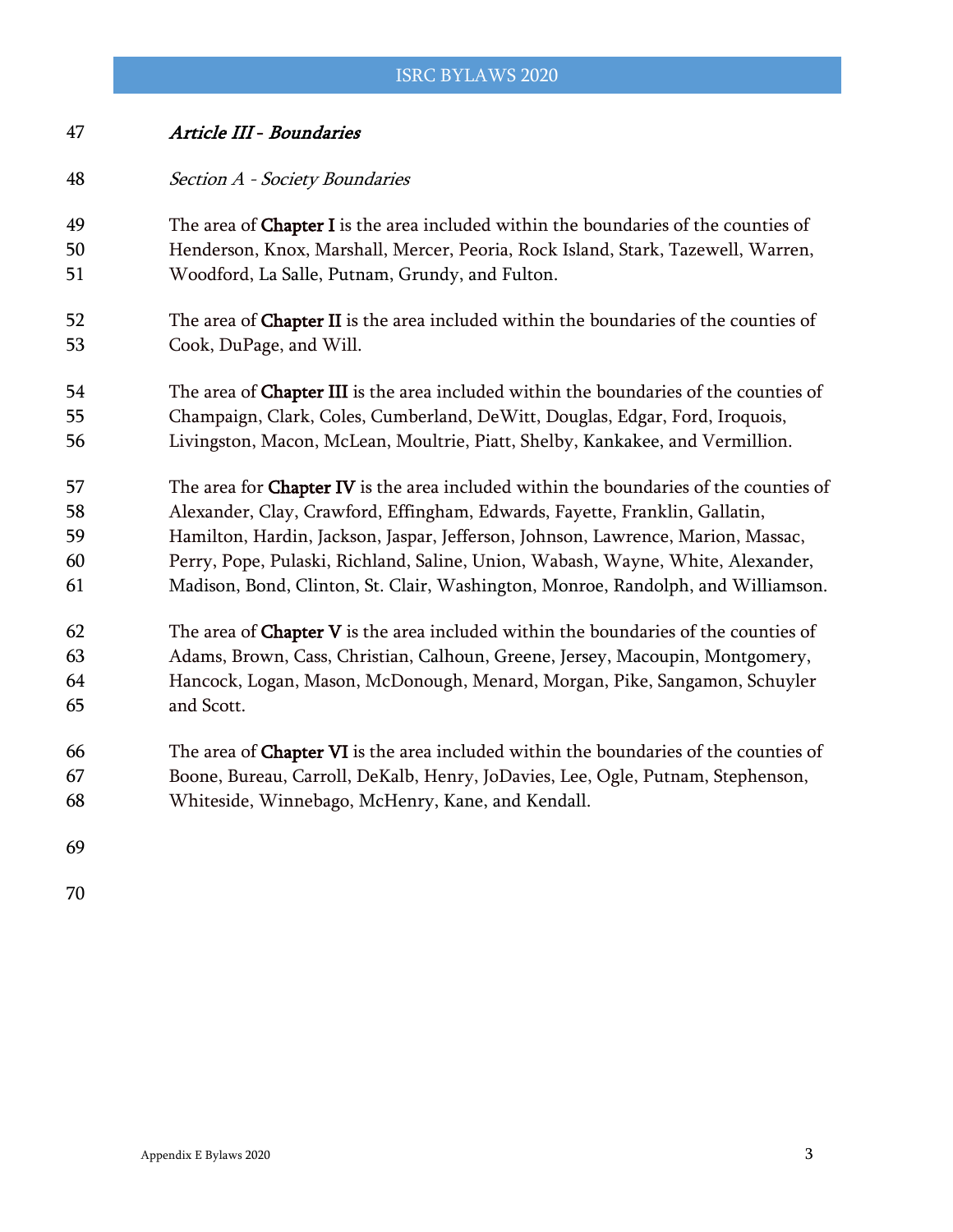# Article IV – Membership

- Section A Classes
- Three Association membership classes shall be recognized by the Society and shall include: Active, Associate and Special Membership. The criteria for each of these classes shall comply with the Association's current membership definitions.
- The Society shall have five (5) classes of membership: Active, Associate, Special, Corporate and Institutional. These members will have all the rights and privileges of the Society except that only Active members of the Association shall be entitled to hold office or vote.
- Corporate membership shall be open to any organization that is in business to make a profit.
- Institutional membership shall be open to any organization that is not for profit or non-profit.
- Section B Eligibility
- 86 Active, Associate and Special Members. Each applicant for membership shall meet all 87 of the qualifications of the class of membership for which s/he applies. Providing all qualifications are met and Association or Society dues paid, the equivalent membership classification shall be granted in the Society as has been granted by the Association.
- Corporate and Institutional. Each applicant for membership shall meet all of the
- qualifications of the class of membership for which s/he applies. Providing all
- qualifications are met and Society dues paid, membership will be granted in the
- Society only
- 95 Section C Application for Membership
- Application for membership in the Society shall follow the procedure specified by the Board of Directors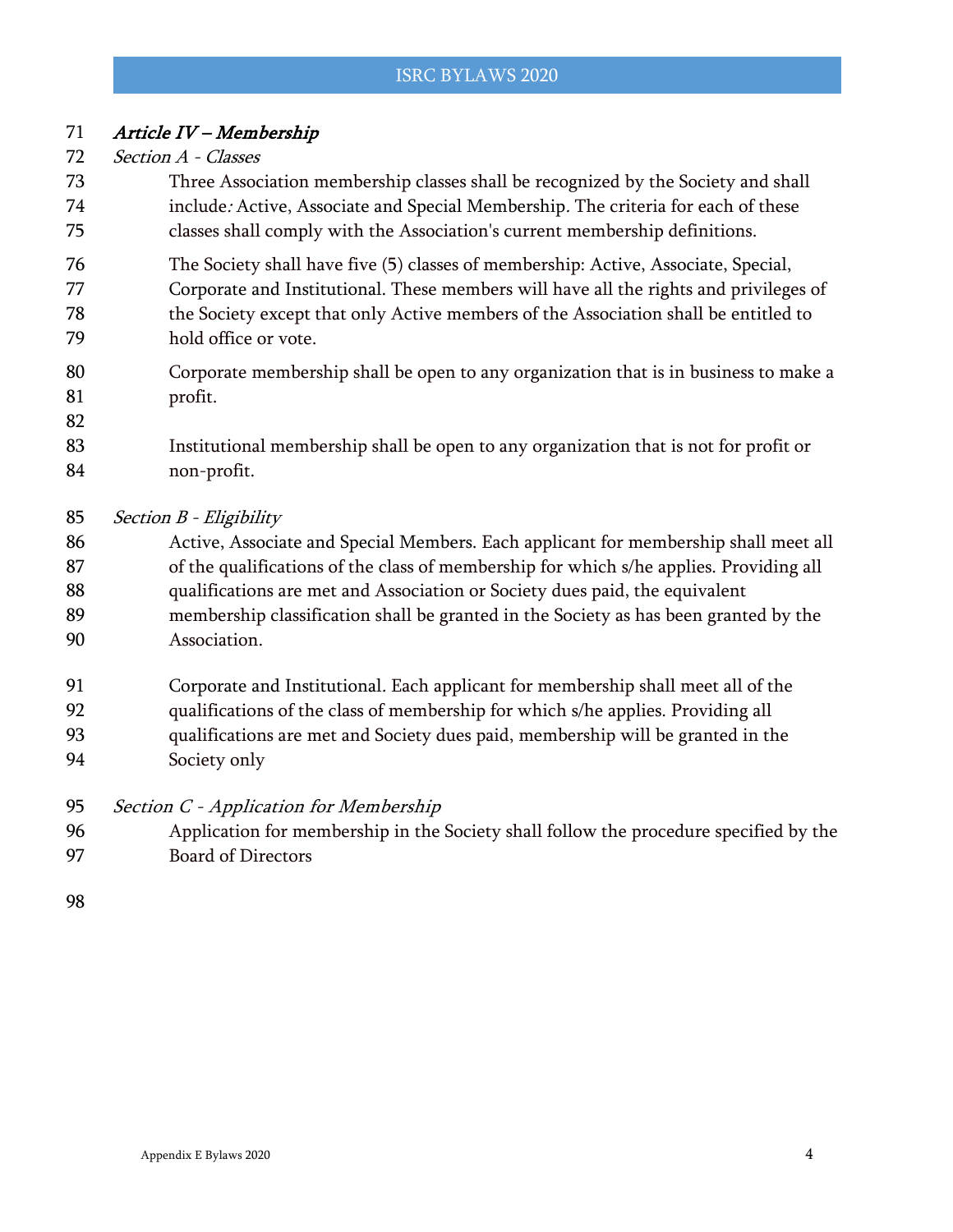| 99  | Article V - Officers and Representatives                                               |
|-----|----------------------------------------------------------------------------------------|
| 100 | Section A - Officers                                                                   |
| 101 | The Officers of the Society shall be a President; a President-Elect who automatically  |
| 102 | succeeds to the Presidency when the President's term ends; a Vice President; a         |
| 103 | Secretary; a Treasurer and an Immediate Past President                                 |
| 104 | Section B - Chapter Representation                                                     |
| 105 | Each chapter shall be represented on the Board of Directors by the Chapter             |
| 106 | Chairperson and by one additional member regardless of the number of chapter           |
| 107 | constituents.                                                                          |
| 108 | Each chapter shall be represented on the Executive Committee by the Chairperson of     |
| 109 | that chapter.                                                                          |
| 110 | The Board of Director Membership will consist of one (1) Chapter chairperson plus      |
| 111 | one (1) additional member of each of the six (6) chapters and the Society officers     |
| 112 | (President, President-Elect, Vice President, Secretary, Treasurer, Immediate Past      |
| 113 | President) and the Society Delegate and alternate Delegate (no more than 20            |
| 114 | members).                                                                              |
| 115 | Section C - Term of Office                                                             |
| 116 | The term of office for President shall be for a period of two (2) years and no         |
| 117 | individual shall succeed him/herself in office.                                        |
| 118 | The term office for President-Elect shall be for a period of one (1) year immediately  |
| 119 | preceding succeeding to the office of President, and no individual shall succeed       |
| 120 | him/herself in office.                                                                 |
| 121 | The term of office for Immediate Past President shall be for a period of one (1) year  |
| 122 | immediately following the term in the office of President.                             |
| 123 | The term of office for the Vice-President shall be for a period of two (2) years.      |
| 124 | The term of office for Secretary and Treasurer shall be for a period of two (2) years. |
| 125 | The term of office for Chapter Chairpersons shall be for a period of two (2) years.    |
| 126 | The term of office for members of the Board of Directors shall be for a period of two  |
| 127 | (2) years with the exception of the Offices of President-Elect and Immediate Past      |
| 128 | President. There shall be no limit to the consecutive terms that may be served as a    |
| 129 | member of the Board of Directors.                                                      |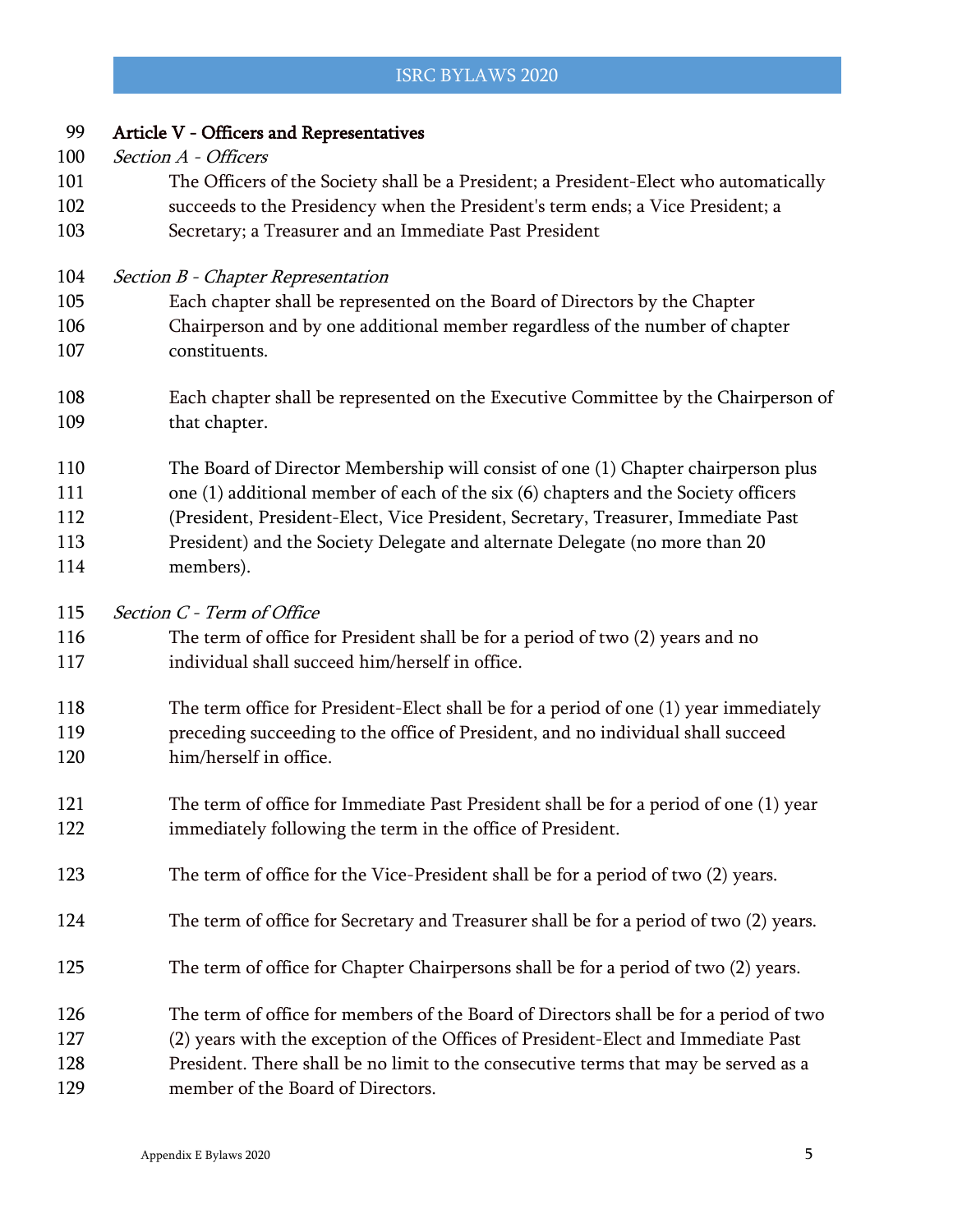- 130 Section D Multiple Offices No officer or delegate shall hold more than one (1) Society office simultaneously. 132 Section E - Vacancies in Office In the event of a vacancy in the office of President, the President-Elect shall become Acting President to serve the unexpired portion of the President's term, and shall serve his/her own, the successive term, as President. In the event of a vacancy of President-Elect, the Vice-President shall assume the duties, but not the office, as well as his own until the next meeting of the Board of Directors, at which time the Board shall fill the vacancy by appointment. In the event of a vacancy in the office of Vice-President, Secretary or Treasurer, the 141 the remainder of the unexpired term.
- Board of Directors shall, at their next meeting, appoint a qualified member to fulfill
- In the event of a vacancy in the office of Chapter Chairperson, a committee consisting of the members of the Board of Directors of that chapter shall appoint an Acting Chairperson from the active membership of that chapter for the remainder of the unexpired term, subject to an approving vote of the active members of the AARC within the chapter at their next regular meeting.
- In the event of a vacancy in the office of Chapter Representative, The Chapter Chairperson shall appoint a qualified member to serve the remainder of the unexpired 149 term, subject to an approving vote of the of Directors in the previous election shall
- have the first consideration in appointment.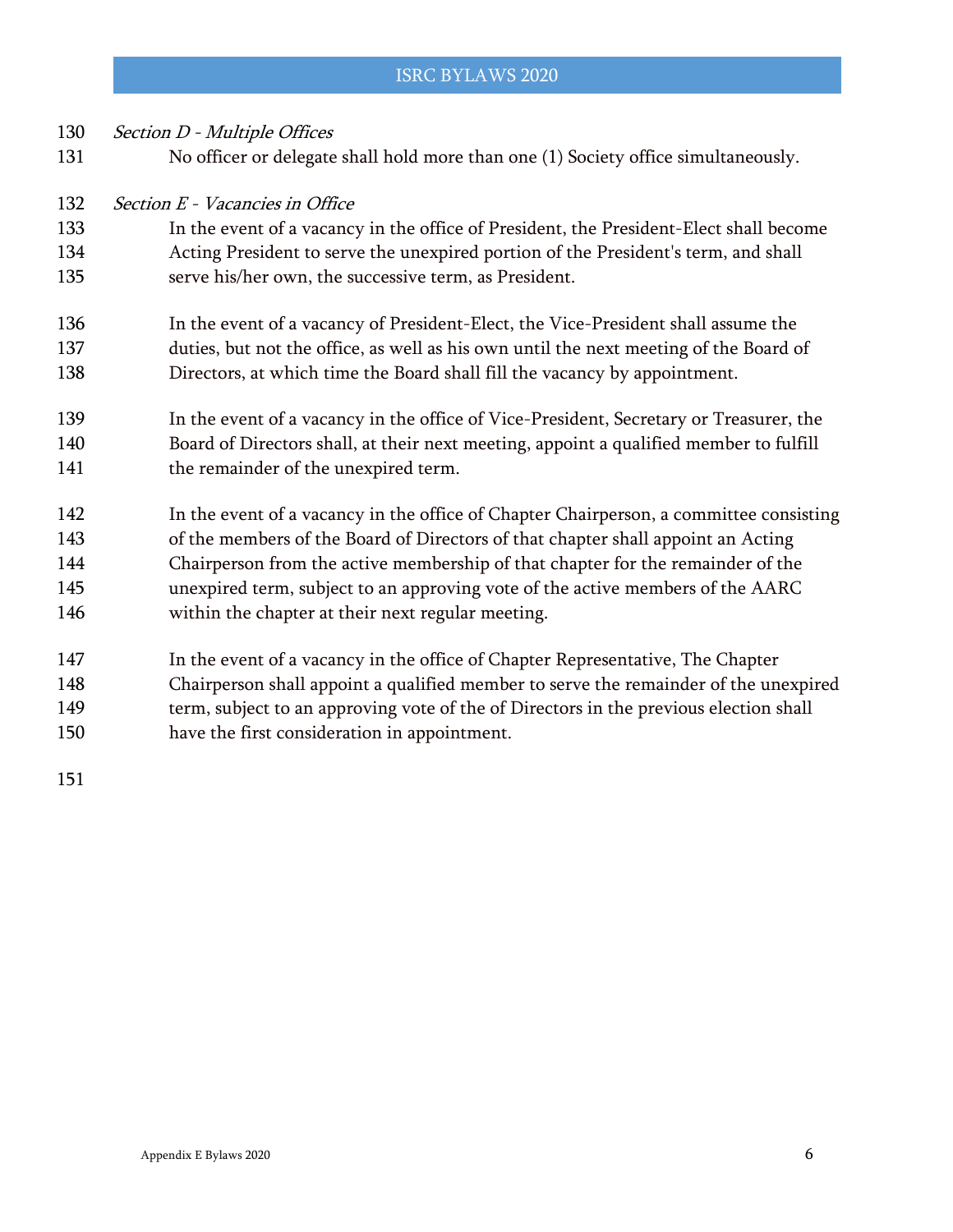- 152 Section F Duties of the Officers of the Society
- President

 The President shall be the chief executive officer of the Society. S/he shall preside at the annual business meeting and all meetings of the Board of Directors; prepare an agenda for the annual business meeting and submit it to the membership not fewer 157 than thirty (30) days prior to such a meeting in accordance with Article VIII, Section C of the Bylaws; be an ex officio member of all committees except the Elections and

- Nominations Committee; present to the Board of Directors and membership an
- annual report.
- President-Elect
- The President-Elect shall become Acting President in the event of the President's absence, resignation or disability; and shall perform such other duties as shall be
- assigned by the President or Board of Directors.
- Vice-President

 The Vice-President shall assume the duties of the President-Elect in the event of the President-Elect's absence, resignation or disability. The Vice-President shall act as a liaison between committees as well as the general membership and the public, and carry out such other duties as shall be assigned by the President or the Board of Directors.

Treasurer

 The Treasurer shall have charge of all funds and securities of the Society; endorsing and depositing all checks, notes and monies to the accounts of the Society, and shall disburse Society funds under direction of the Board of Directors in accordance with the approved budget. At the expense of the Society, s/he shall be bonded in an amount to be determined by the Board of Directors.

177 Secretary

 The Secretary shall have charge of keeping the minutes of the Board of Directors and annual business meetings; executing the general correspondence of the Society and maintaining the Standing Rules; performing such other duties as from time to time may be assigned by the President or the Board of Directors.

- Immediate Past President
- The Immediate Past President shall become Acting President in the event of the President and Vice-President's absence, resignation or disability. S/he shall advise and consult with the President, serve as a member of the Bylaws Committee, serve as a
- liaison to the Board of Medical Advisors, and perform such duties as shall be assigned
- 187 by the Board of Directors.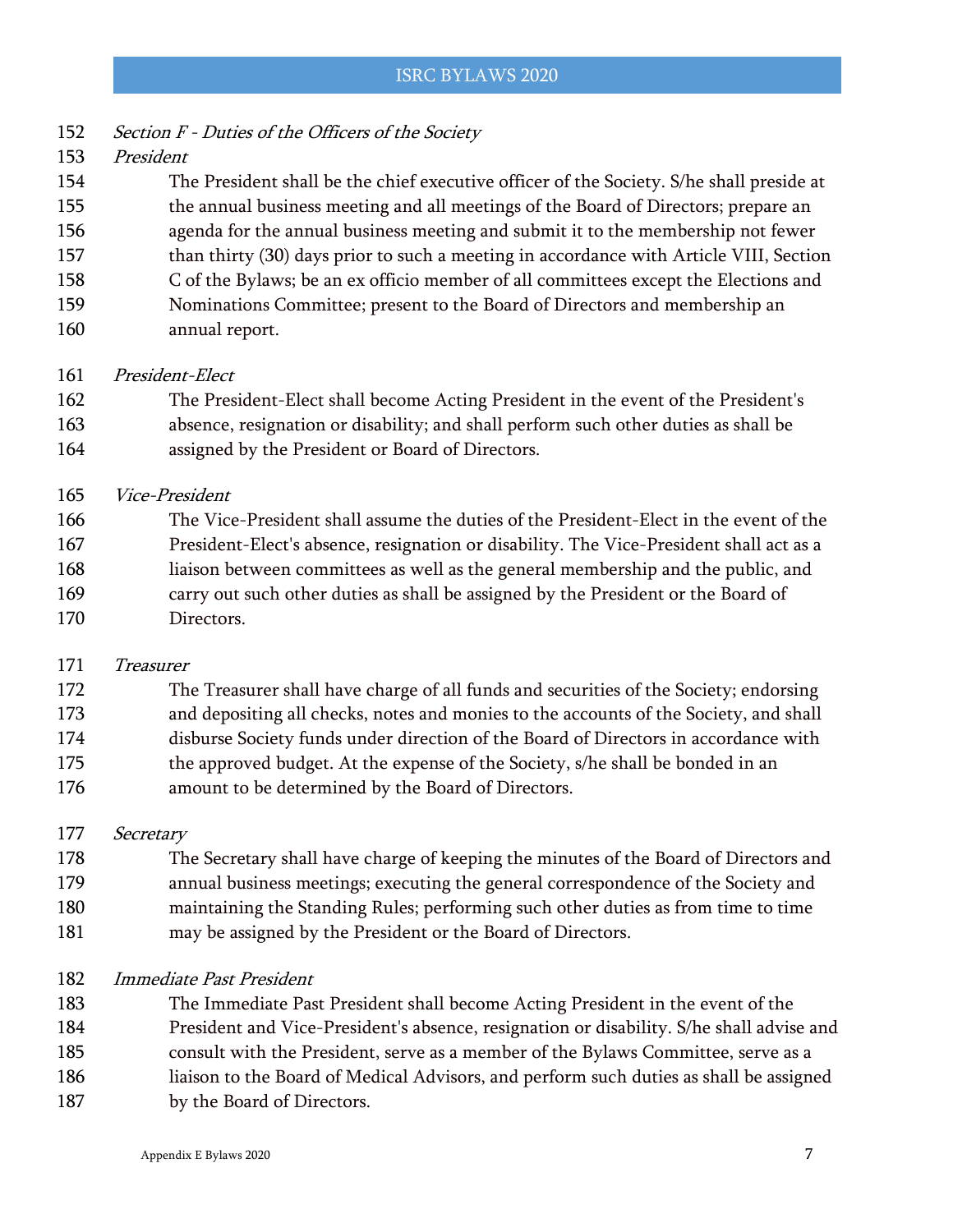| 188 | <b>Article VI - Nominations and Elections</b>                                            |
|-----|------------------------------------------------------------------------------------------|
| 189 | Section A - Nominations Committee                                                        |
| 190 | The President shall appoint a Nominations Committee each odd numbered year at the        |
| 191 | first quarter meeting. The Chairperson of this committee shall report the slate of       |
| 192 | nominees to the Board of Directors at the second quarter meeting of that year            |
| 193 | Section B - Nominations                                                                  |
| 194 | The Nominations Committee must place in nomination the name of at least one (1)          |
| 195 | person for the offices of President-Elect, Vice-President, Treasurer, Secretary and the  |
| 196 | Association's Alternate Delegate, and at least two (2) persons for the office of Medical |
| 197 | Advisor. Additional nominations may be made from the floor of the Board of               |
| 198 | Directors.                                                                               |
| 199 | Only active members of the Association in good standing and who are licensed by the      |
| 200 | Illinois Department of Financial and Professional Regulation (hereafter referred to as   |
| 201 | IDFPR) and are a current Board member or have served as a Board member within            |
| 202 | the last year shall be eligible for nomination.                                          |
| 203 | On written petition of ten $(10)$ or more voting members or five $(5)$ percent of the    |
| 204 | voting membership (whichever is the greater number) filed with the President prior       |
| 205 | to the second quarter meeting, any other member or members may be nominated. If a        |
| 206 | nominating petition is so filed, said nomination shall be placed on the ballot.          |
| 207 | Section C - Ballot                                                                       |
| 208 | The Nomination Committee's slate shall be communicated to every active member in         |
| 209 | good standing and eligible to vote.                                                      |
| 210 | The vote shall be by secret ballot. The deadline date shall be clearly indicated on the  |
| 211 | ballot.                                                                                  |
| 212 | Active membership, good standing, and eligibility to vote shall be determined by the     |
| 213 | most current membership list obtainable from the Association.                            |
| 214 | <b>Section D - Elections Committee</b>                                                   |
| 215 | The President shall appoint an impartial Elections Committee, which shall check the      |
| 216 | eligibility of each ballot and tally the votes.                                          |
| 217 |                                                                                          |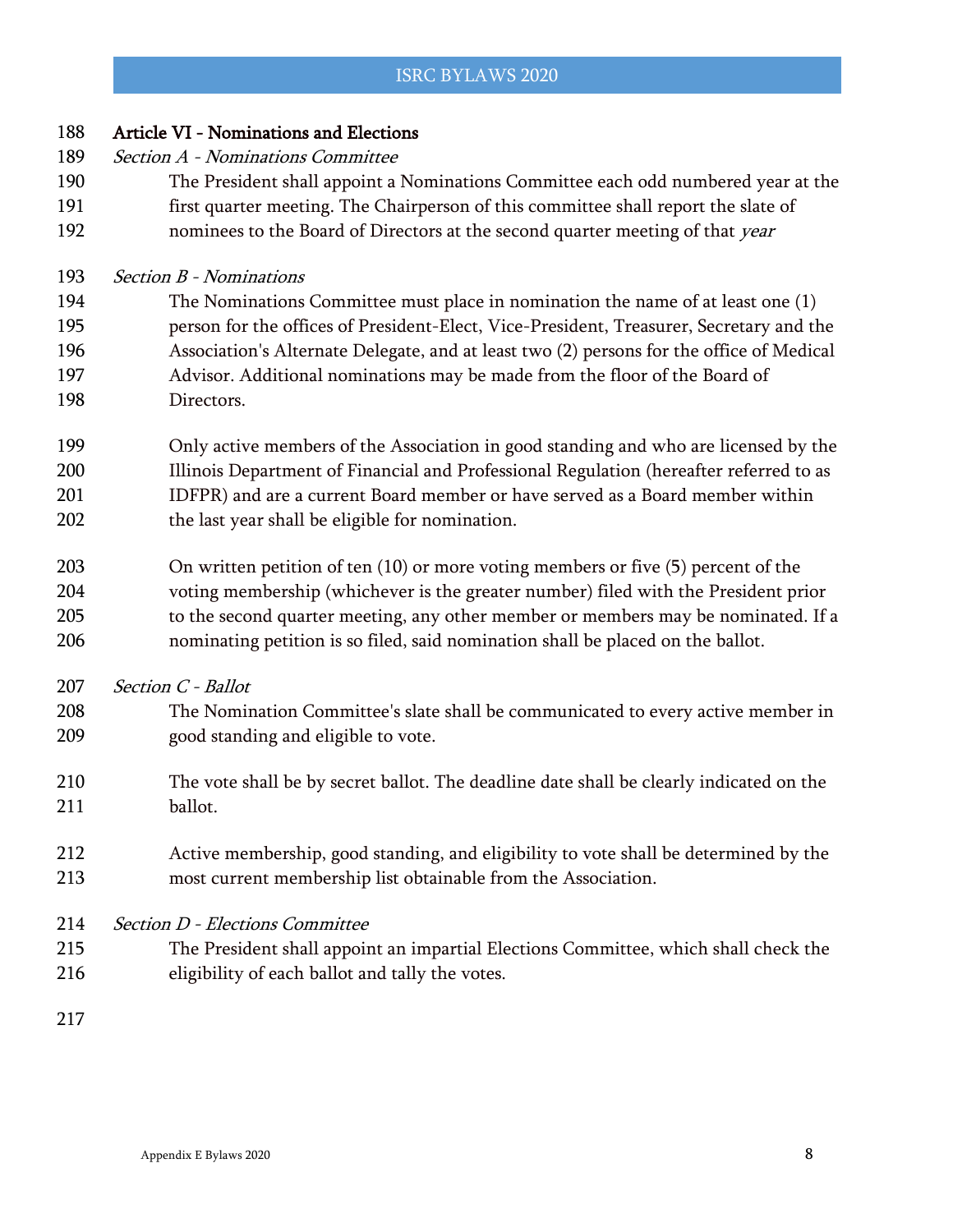| 218 | Article VII - Governance                                                                 |
|-----|------------------------------------------------------------------------------------------|
| 219 | Section A - Structure                                                                    |
| 220 | The governance of this Society shall be vested in the Board of Directors                 |
| 221 | Section B - Board of Directors Composition and Powers                                    |
| 222 | The Board of Directors shall consist of the President, President-Elect or Immediate      |
| 223 | Past President, Vice-President, Treasurer, and Secretary, the Society's Delegate to the  |
| 224 | Association, Chapter Chairpersons and the duly elected Representatives from each         |
| 225 | chapter.                                                                                 |
| 226 | The Executive Committee of the Board of Directors shall consist of the officers of the   |
| 227 | Society, Chapter Chairpersons and the Society's Delegate to the Association as voting    |
| 228 | members.                                                                                 |
| 229 | The President shall be the Chairperson and presiding officer of the Board of Directors   |
| 230 | and the Executive Committee. S/he shall invite in writing such individuals to the        |
| 231 | meeting of the Board as s/he shall deem necessary, which shall have the privilege of     |
| 232 | voice but not of vote.                                                                   |
| 233 | The Board of Directors shall have the power to declare an office vacant by a two-        |
| 234 | thirds (2/3) vote, upon refusal or neglect of any member of the Board to perform the     |
| 235 | duties of office, or for any conduct deemed prejudicial to the Society. Written notice   |
| 236 | shall be given to the member that the office has been declared vacant.                   |
| 237 | <b>Duties</b>                                                                            |
| 238 | The Board of Directors shall supervise all the business activities of the Society within |
| 239 | the limitations of these Bylaws.                                                         |
| 240 | The Board of Directors shall adapt and rescind Standing Rules of the Society.            |
| 241 | The Executive Committee shall have the power to act for the Board of Directors           |
| 242 | between meetings of the Board and such activities shall be in concert with the goals     |
| 243 | of the Society and subject to ratification by the Board at its next meeting.             |
| 244 | Vacancies                                                                                |
| 245 | Any vacancy that occurs on the Board of Directors shall be filled as specified in        |
| 246 | Article V Section E of these Bylaws.                                                     |
| 247 |                                                                                          |
| 248 |                                                                                          |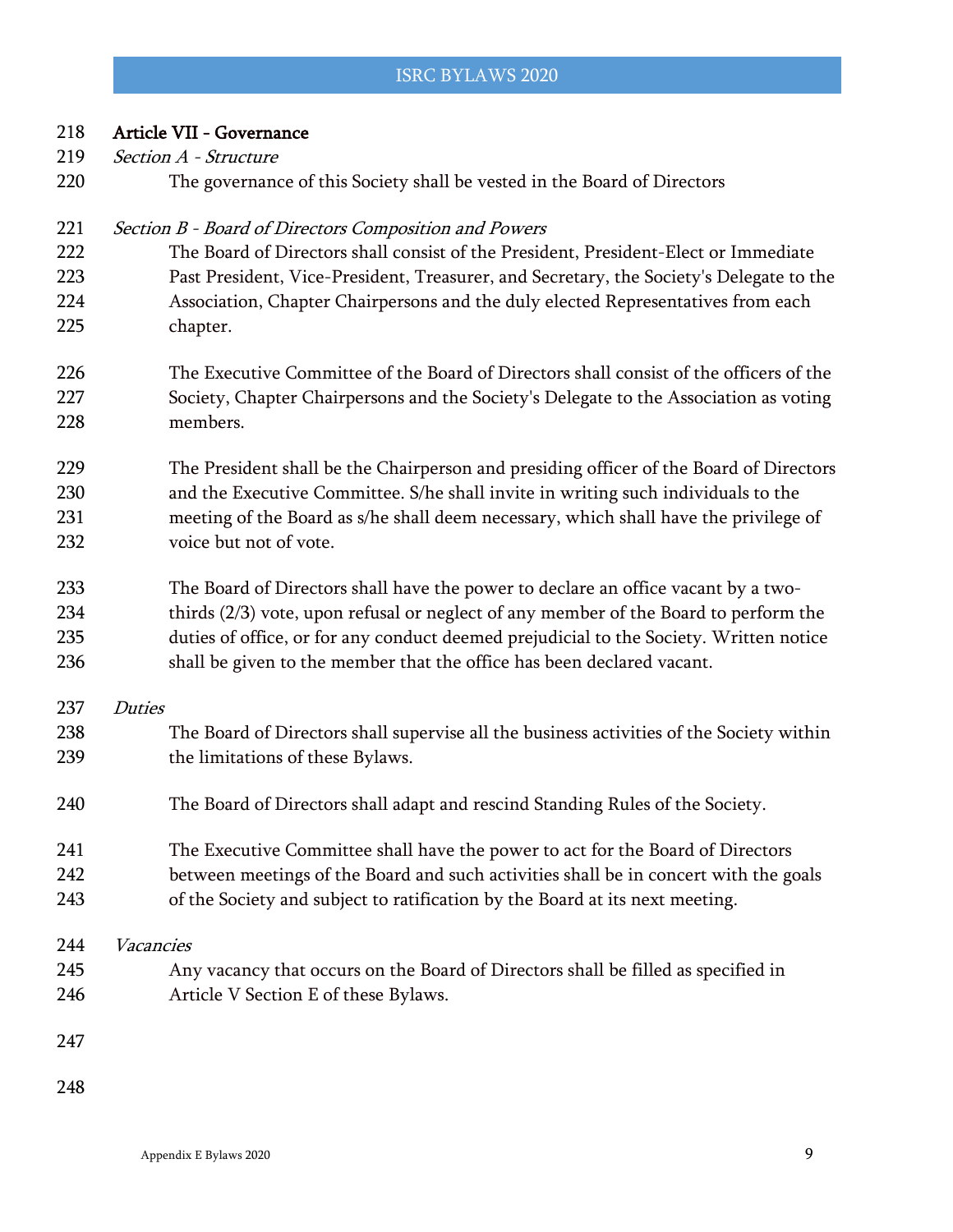# Meetings

- The Board of Directors shall meet immediately preceding and immediately following the annual business meeting of the Society and shall hold not fewer than two (2) regular and separate meetings during the course of the year.
- Special meetings of the Board of Directors shall be called by the President at such 254 times as the business of the Society shall require, or upon written request of ten (10)
- members of the Board of Directors filed with the President and Secretary.
- A majority of the Board of Directors shall constitute a quorum.

# Special Election

 Whenever, in the judgment of the Board of Directors, it is necessary to present any business to the membership prior to the next regular or annual business meeting, the Board of Directors may, unless otherwise required by these Bylaws, instruct the Elections Committee to conduct a vote of the membership. The questions thus presented shall be determined according to a majority of the valid votes returned within thirty (30) days after the date of such submission, except in the case of an amendment to the Bylaws when a two-thirds (2/3) majority of the valid votes received is required. Any and all action approved by the members in accordance with 266 the requirements of this Article shall be binding upon each member thereof. Any amendment to the Bylaws of this Society shall be presented to the membership at least sixty (60) days prior to a vote, as provided in Article XVIII Section A of these Bylaws.

# Article VIII - Meeting

- 271 Section A Date & Place
- The Society shall hold an annual business meeting each calendar year. Additional meetings may be held as required to fulfill the objectives of the Society.
- 274 Section B Purpose
- The annual business meeting shall be for the purpose of receiving reports of officers and committees, the results of the election and for other business brought by the President.
- Additional business meetings shall be for the purpose of receiving reports and other business brought by the President.
- Section C Notification
- Written notice of the time and place of the annual business meeting shall be sent to all members of the Society not fewer than ninety (90) days prior to the meeting. An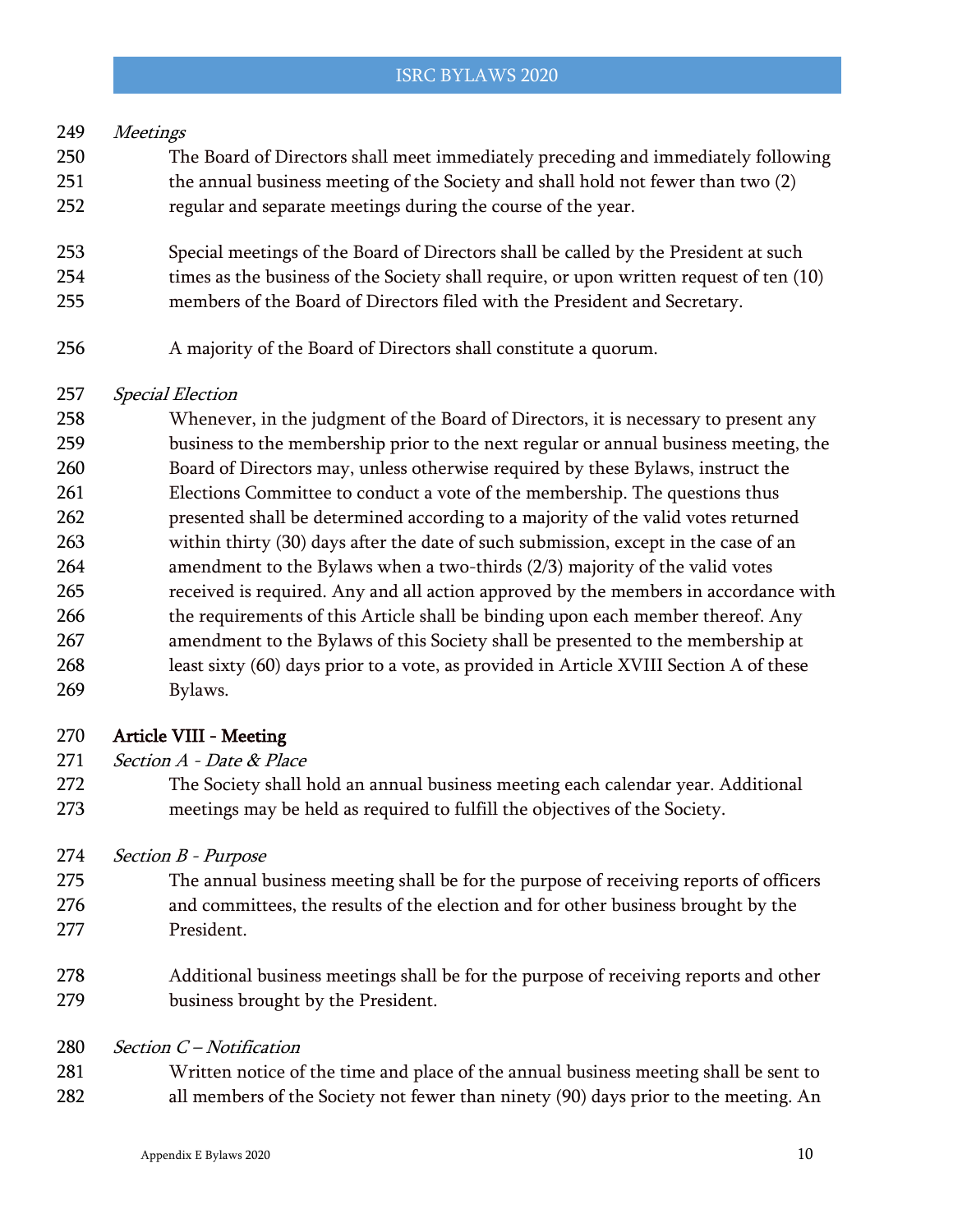# agenda for the annual business meeting shall be sent to all members not fewer than 284 thirty (30) days prior to the annual business meeting. 285 Section  $D - Quorum$  A majority of the voting members registered at a duly called business meeting shall constitute a quorum. 288 Section E-Attendance All meetings called to conduct official business will be open to the membership-at- large. Article IX - Society Delegates to the Association's House of Delegates 292 Section A - Election The Society shall elect an Alternate Delegate to the Association's House of Delegates in accordance with the Association's Bylaws in each even number year. The candidates for election to this office may not be from the same chapter as the 296 then incumbent Alternate Delegate. 297 Section B - Duties The duties of the Delegates shall be as specified in the Bylaws of the Association. 299 Section C - Term of Office The candidate elected to the office of Alternate Delegate shall serve for a term of four (4) years, the first two (2) of which will be served as Alternate Delegate, and the remaining two (2) years as Delegate. Section D – Succession No person may serve more than two successive terms in the House of Delegates. Section F - Vacancies in Office In the event of a vacancy in the office of Delegate, the Alternate Delegate shall become Delegate to serve the unexpired portion of the Delegate's term, and shall then serve his/her own, the successive term, as Delegate. In the event of a vacancy in the office of Alternate Delegate, an election shall be held to fill the vacancy. Candidates for this election may not be from the same chapter as the then incumbent Delegate.

ISRC BYLAWS 2020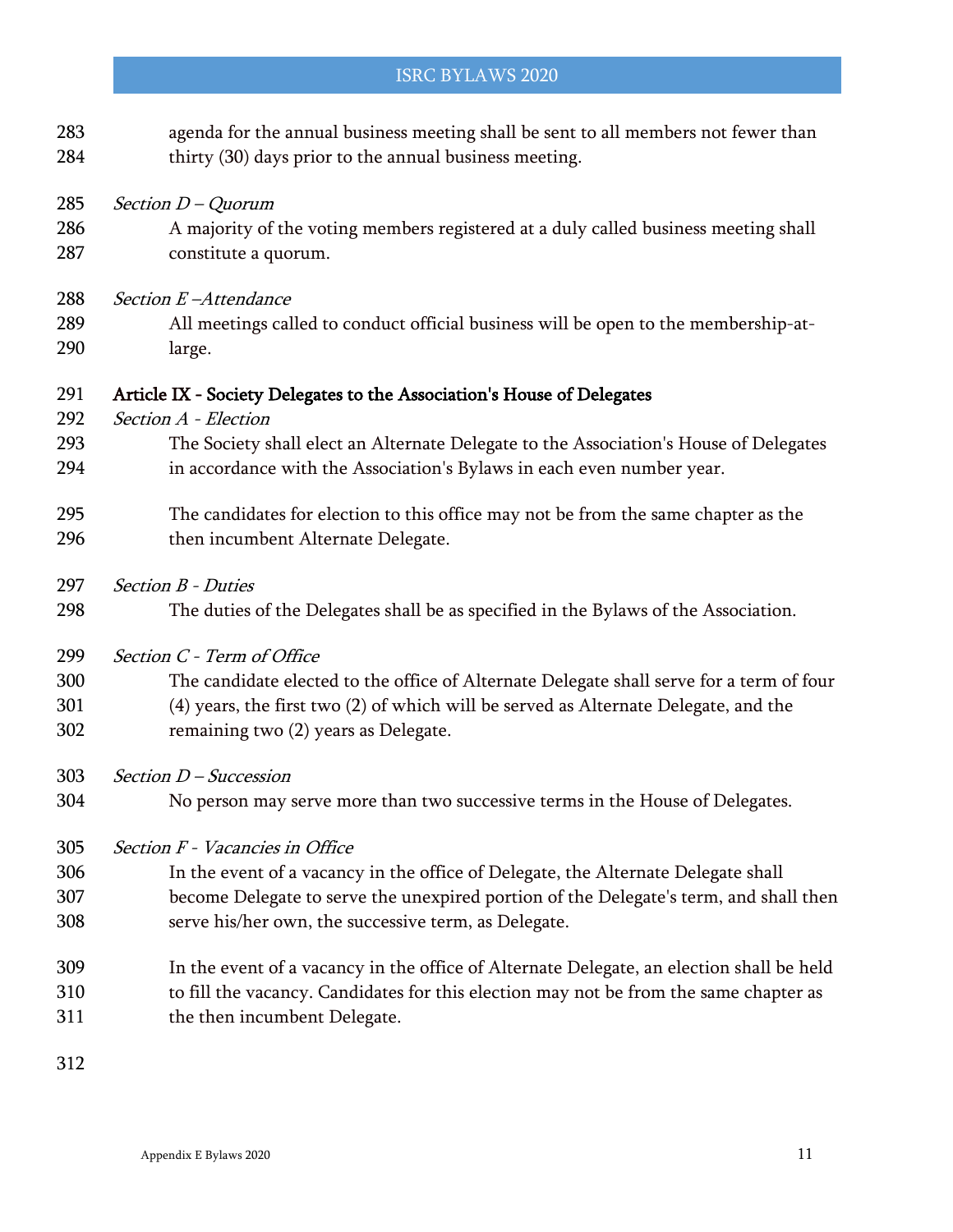| 313 | <b>Article X - Committees</b>                                                          |
|-----|----------------------------------------------------------------------------------------|
| 314 | Section A - Standing Committees                                                        |
| 315 | The chairpersons and the President, subject to an approving vote of the Board of       |
| 316 | Directors, shall appoint members of the following standing committees to serve for a   |
| 317 | term of one (1) year except as specified in Article XI Section A subsection 3 of these |
| 318 | Bylaws.                                                                                |
| 319 | <b>Budget and Audit</b>                                                                |
| 320 | <b>Bylaws</b>                                                                          |
| 321 | <b>Chapter Chairpersons</b>                                                            |
| 322 | Education                                                                              |
| 323 | Elections                                                                              |
| 324 | Legislative                                                                            |
| 325 | Membership                                                                             |
| 326 | Nominations                                                                            |
| 327 | Program                                                                                |
| 328 | <b>Public Relations</b>                                                                |
| 329 | Publications                                                                           |
| 330 | <b>Strategic Planning</b>                                                              |
| 331 | Student                                                                                |
| 332 | Section B - Special Committees and Other Appointments                                  |
| 333 | Special committees or personnel may be appointed by the President as the business of   |
| 334 | the Society requires, subject to an approving vote of the Board of Directors.          |
| 335 | Section C - Removal of a Committee Chairperson                                         |

- Involuntary removal of a committee chairperson requires a two-thirds (2/3)
- approving vote of the Board of Directors.
-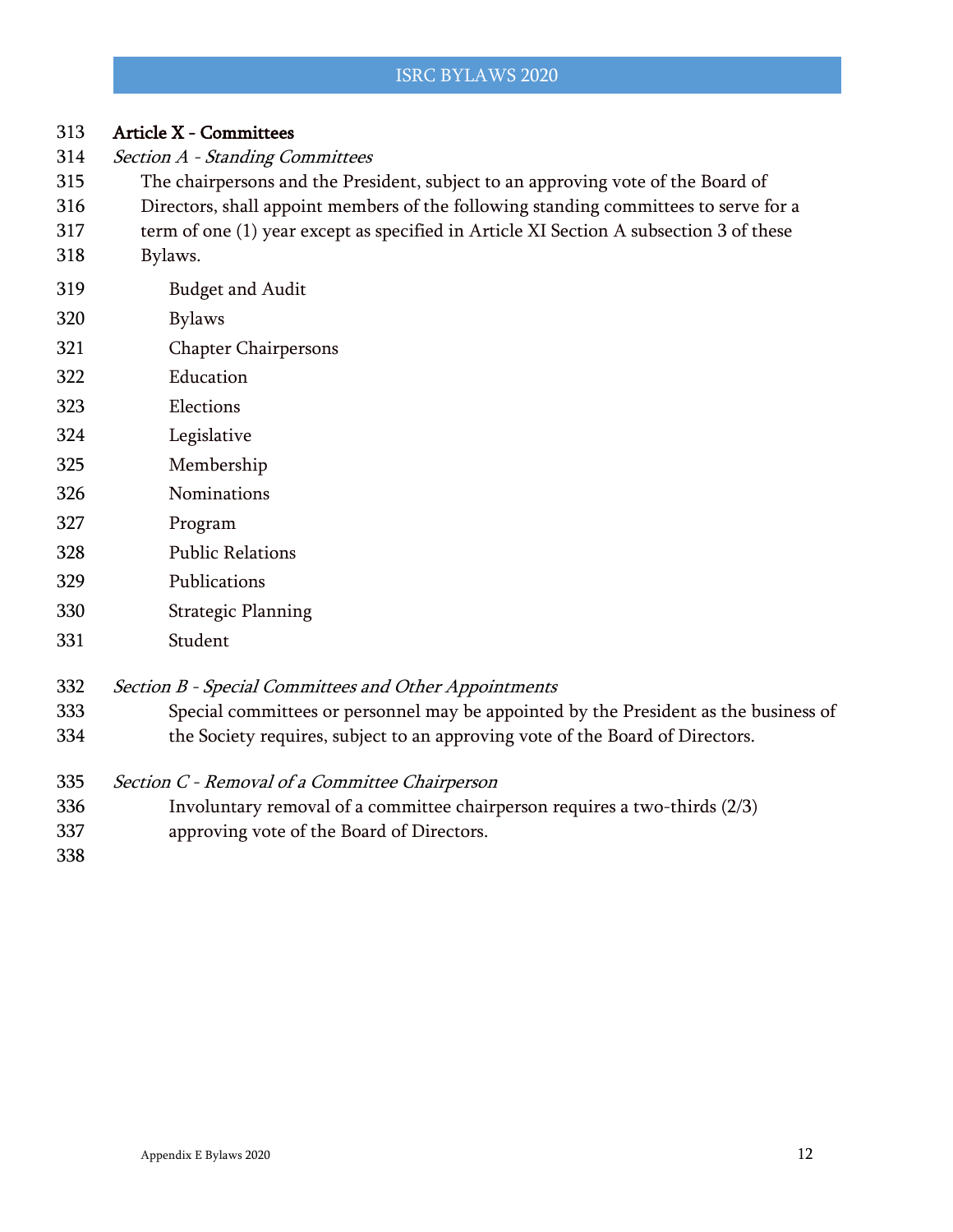| 339 | <b>Article XI - Duties of Committees</b>                                                 |
|-----|------------------------------------------------------------------------------------------|
| 340 | Section A- Duties and Composition of Committees                                          |
| 341 | <b>Budget and Audit Committee</b>                                                        |
| 342 | This committee shall be composed exclusively of members of the Board of Directors.       |
| 343 | This committee shall submit a proposed annual budget to the Board of Directors at        |
| 344 | the second quarter meeting of that body. The Board's approved budget, with               |
| 345 | revisions, shall then be presented in writing to the general membership.                 |
| 346 | This committee shall verify that the Society's officers and committee chairpersons not   |
| 347 | exceed the budget in any category without the consent of the Budget and Audit            |
| 348 | Committee and an approving vote of two-thirds (2/3) of the Board of Directors.           |
| 349 | <b>Bylaws Committee</b>                                                                  |
| 350 | This committee shall consist of a Chairperson and at least four (4) additional members   |
| 351 | from the Board of Directors.                                                             |
| 352 | This committee shall receive proposed amendments to these Bylaws from members of         |
| 353 | the Board of Directors and shall edit such amendments prior to their submission to       |
| 354 | the Board of Directors.                                                                  |
| 355 | This committee will provide to the Board of Directors interpretation and                 |
| 356 | recommendations on Bylaws questions.                                                     |
| 357 | Chapter Chairpersons' Committee                                                          |
| 358 | This committee shall be composed of all incumbent Chapter Chairpersons of the            |
| 359 | Society.                                                                                 |
| 360 | The Chairperson of this committee will be elected from the membership of the             |
| 361 | committee.                                                                               |
| 362 | <b>Education Committee</b>                                                               |
| 363 | This committee shall consist of a Chairperson and not less than four (4) additional      |
| 364 | members.                                                                                 |
| 365 | This committee shall assist in designing and planning the educational activities for the |
| 366 | Society and the Chapters.                                                                |
| 367 | <b>Elections Committee</b>                                                               |
| 368 | This committee shall consist of a Chairperson and not less than four (4) additional      |
| 369 | members. Candidates listed on the Election Committee's ballot may not be members         |
| 370 | of this committee.                                                                       |
| 371 | This committee shall prepare, distribute, receive, verify and count ballots for all      |
| 372 | elections or actions requiring a general membership vote for approval.                   |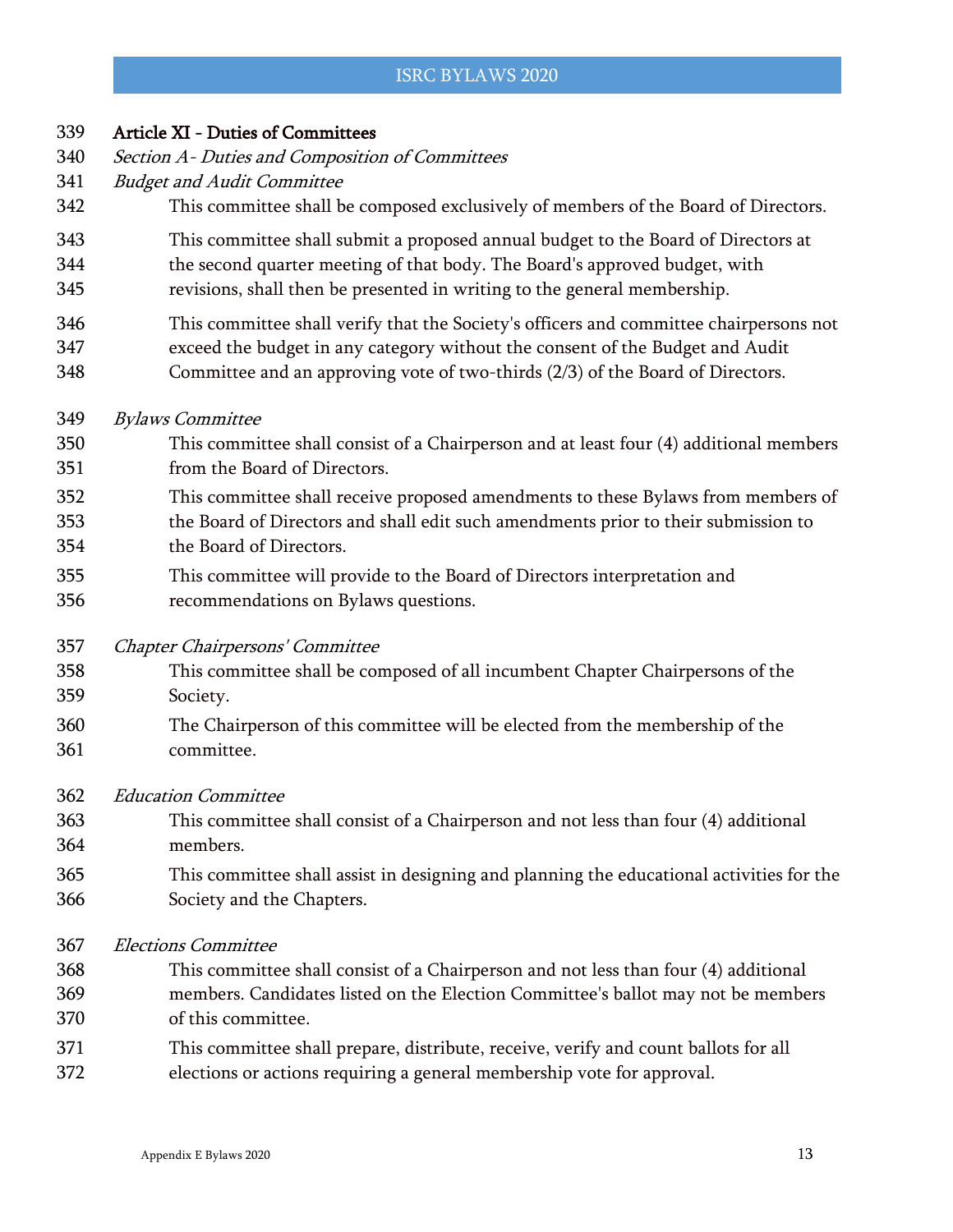| 373<br>374<br>375 | Legislative Committee<br>This committee shall consist of a Chairperson and at least six (6) members.<br>This committee shall review proposed legislature that impacts the field of respiratory |
|-------------------|------------------------------------------------------------------------------------------------------------------------------------------------------------------------------------------------|
| 376               | care.                                                                                                                                                                                          |
| 377<br>378        | This committee shall provide the Board of Directors with interpretation and<br>recommendations on legislative activity.                                                                        |
| 379               | Membership Committee                                                                                                                                                                           |
| 380               | This committee shall consist of a Chairperson and at least six (6) members.                                                                                                                    |
| 381               | This committee is responsible for membership services and recruitment.                                                                                                                         |
| 382               | <b>Nominations Committee</b>                                                                                                                                                                   |
| 383               | This committee shall consist of at least one (1) member from each chapter.                                                                                                                     |
| 384               | This committee shall prepare for review by the Board of Directors a slate of                                                                                                                   |
| 385               | candidates. It will be the responsibility of this committee to place at least one (1)                                                                                                          |
| 386               | name per office on the ballot.                                                                                                                                                                 |
| 387               | Program Committee                                                                                                                                                                              |
| 388               | This committee shall consist of a Chairperson and not less than six (6) additional                                                                                                             |
| 389               | members.                                                                                                                                                                                       |
| 390<br>391        | This committee shall be responsible for the planning and implementation of the<br>Society's annual convention.                                                                                 |
| 392               | <b>Public Relations Committee</b>                                                                                                                                                              |
| 393               | This committee shall consist of a Chairperson and at least four (4) additional                                                                                                                 |
| 394               | members.                                                                                                                                                                                       |
| 395               | This committee shall maintain such liaison as has been established by the Board of                                                                                                             |
| 396               | Directors with other organizations whose activities may be of interest to the members                                                                                                          |
| 397               | of this Society. This shall include the preparation of exhibits, programs and other                                                                                                            |
| 398               | items to bring the message of Respiratory Care and the Association to the medical,                                                                                                             |
| 399               | nursing and hospital groups, as well as educational facilities where use of such                                                                                                               |
| 400               | material can be expected to recruit new people to the field of Respiratory Care.                                                                                                               |
| 401               |                                                                                                                                                                                                |
| 402               |                                                                                                                                                                                                |
| 403               | <b>Publications Committee</b>                                                                                                                                                                  |
| 404               | This committee shall consist of a Chairperson and not less than four (4) additional                                                                                                            |
| 405               | members.                                                                                                                                                                                       |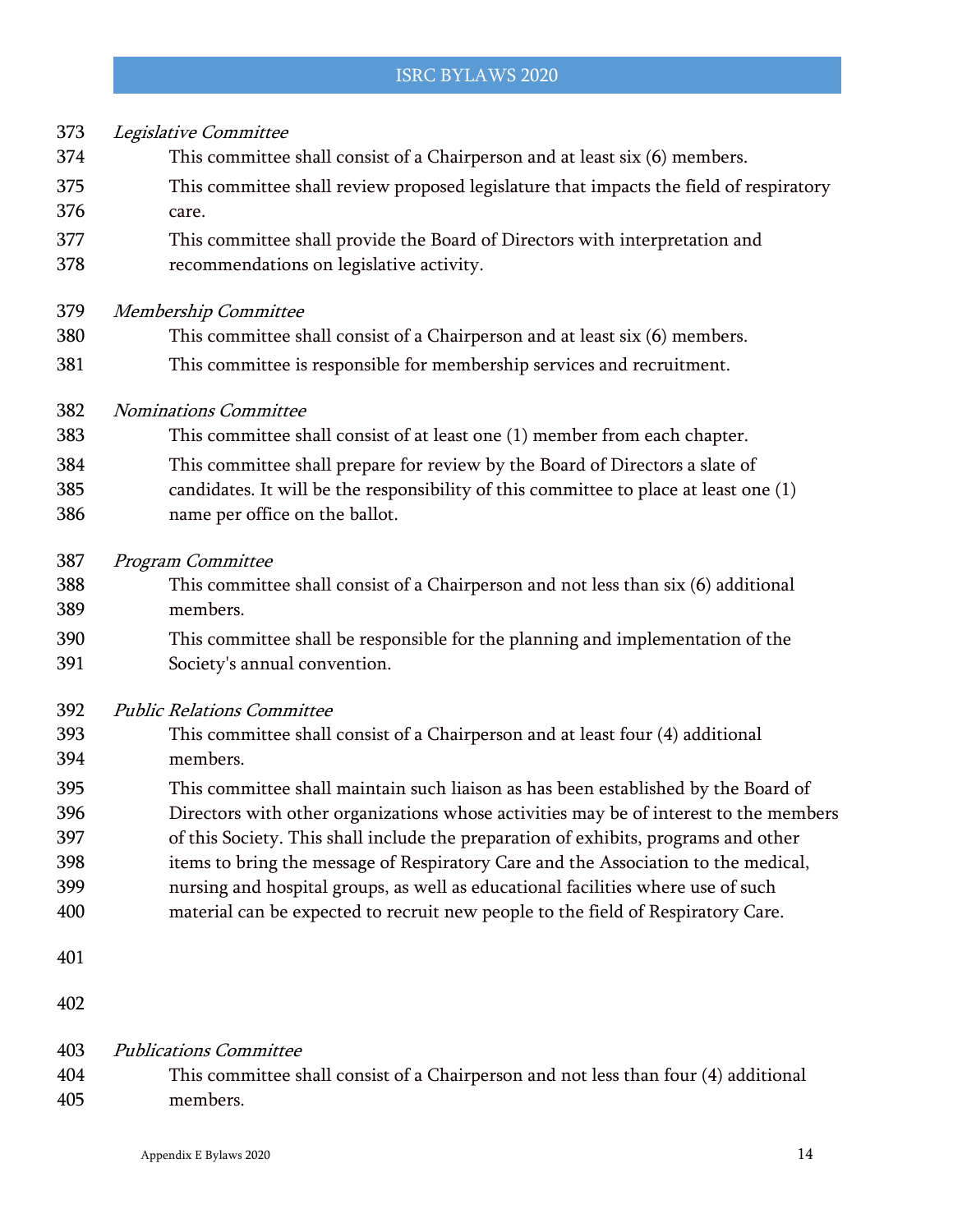- This committee shall concern itself with the execution of a Society newsletter and all other publications of the Society with the public, hospitals and other organizations
- through dissemination of information concerning Respiratory Care.
- Strategic Planning Committee
- This committee shall consist of a Chairperson and at least three (3) members.
- This committee will formulate five-year strategic plans for the Society, to be
- submitted annually.

#### Student Committee

- This committee shall ideally consist of one (1) primary and one (1) alternate
- representative from each Respiratory Care educational program in the State and an
- active member of the Society who will function as a liaison to the Board of Directors.
- The purpose of the committee is to actively integrate students into the Society's
- systems and committees in order to establish knowledge of the Society and express
- concerns of the student population.
-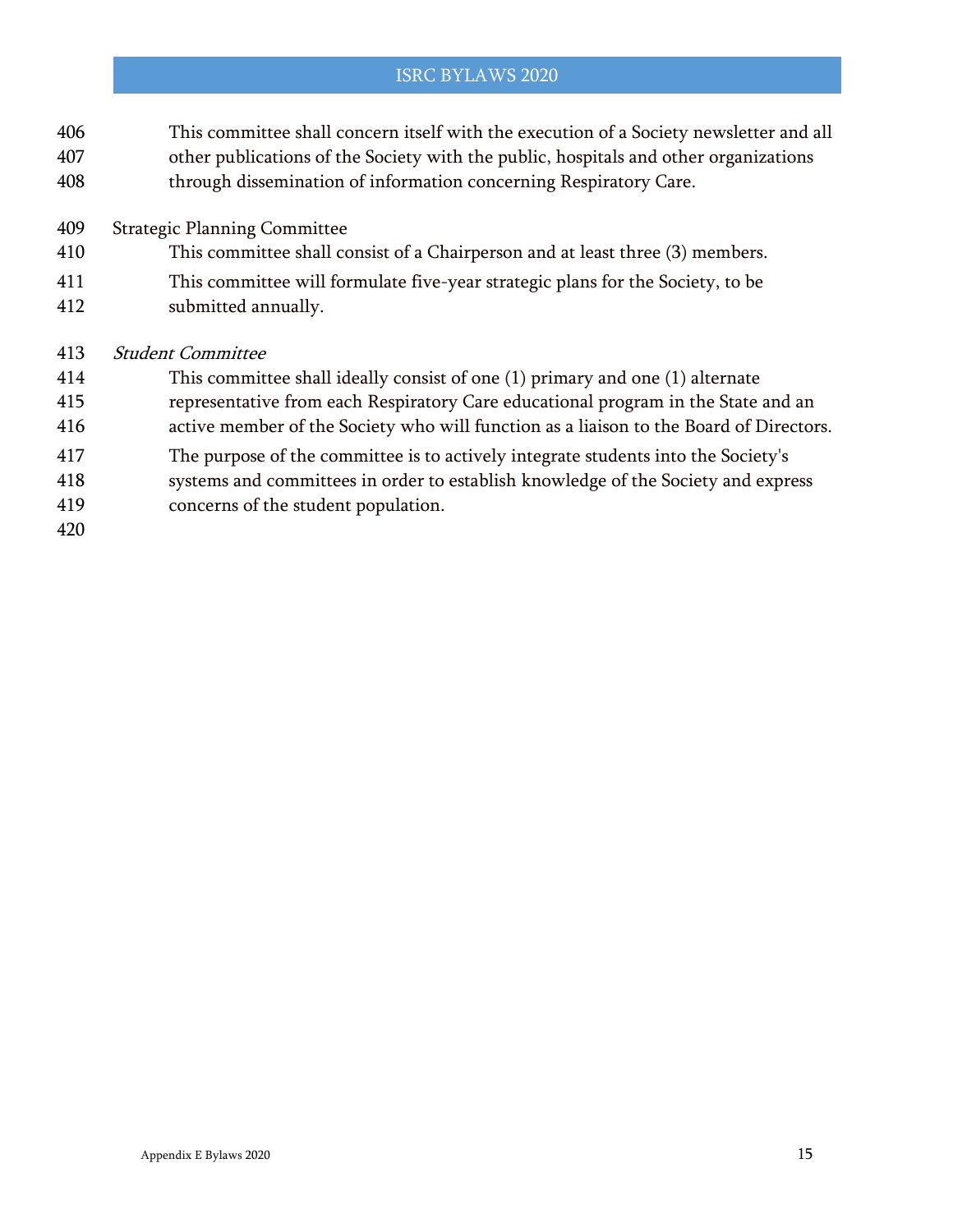| 421 | Article XII - Chapter Organization                                                   |
|-----|--------------------------------------------------------------------------------------|
| 422 | Section A - Boundaries of Chapters                                                   |
| 423 | The boundaries of each chapter shall be prescribed by the Board of Directors. (Refer |
| 424 | to Article III, Section A.)                                                          |
| 425 | Section B - Organization                                                             |
| 426 | The internal organization, except where in conflict with these Bylaws, shall not be  |
| 427 | the concern of this document                                                         |
| 428 | Section C - Officers and Chapter Representation                                      |
| 429 | Each chapter shall be represented on the Board of Directors by the Chapter           |
| 430 | Chairperson and by one additional member regardless of the number of chapter         |
| 431 | constituents.                                                                        |
| 432 | Membership in a chapter shall be determined by the member's mailing address.         |
| 433 | The membership rolls as of March of each year shall determine the appointment of     |
| 434 | the Board of Directors.                                                              |
| 435 | Only active members of the Association in good standing within a chapter and may     |
| 436 | be nominated and elected by members of the chapter to represent them on the Board    |
| 437 | of Directors. Practicing members must be licensed by the IDFPR. Non-practicing       |
| 438 | members may have inactive or non-renewed status with the IDFPR.                      |
| 439 | An active member may opt to transfer his chapter affiliation to a chapter other than |
| 440 | the one that has been designated by his/her mailing address.                         |
| 441 | An active member who wishes to transfer chapter affiliation must make a written      |
| 442 | declaration to the Society's Membership Committee in January of each year.           |
| 443 | The member's letter of declaration must contain:                                     |
| 444 | The chapter s/he is currently assigned through his/her mailing address               |
| 445 | The chapter to which s/he wants to transfer                                          |
| 446 | The Membership Committee will confirm in writing the new chapter affiliation to      |
| 447 | the member, the chairperson of the old chapter and the chairperson of the new        |
| 448 | chapter.                                                                             |
| 449 | Transfer of chapter affiliations must be renewed in January of each year.            |
| 450 | Transfer members will have all rights and privileges of a regular chapter member.    |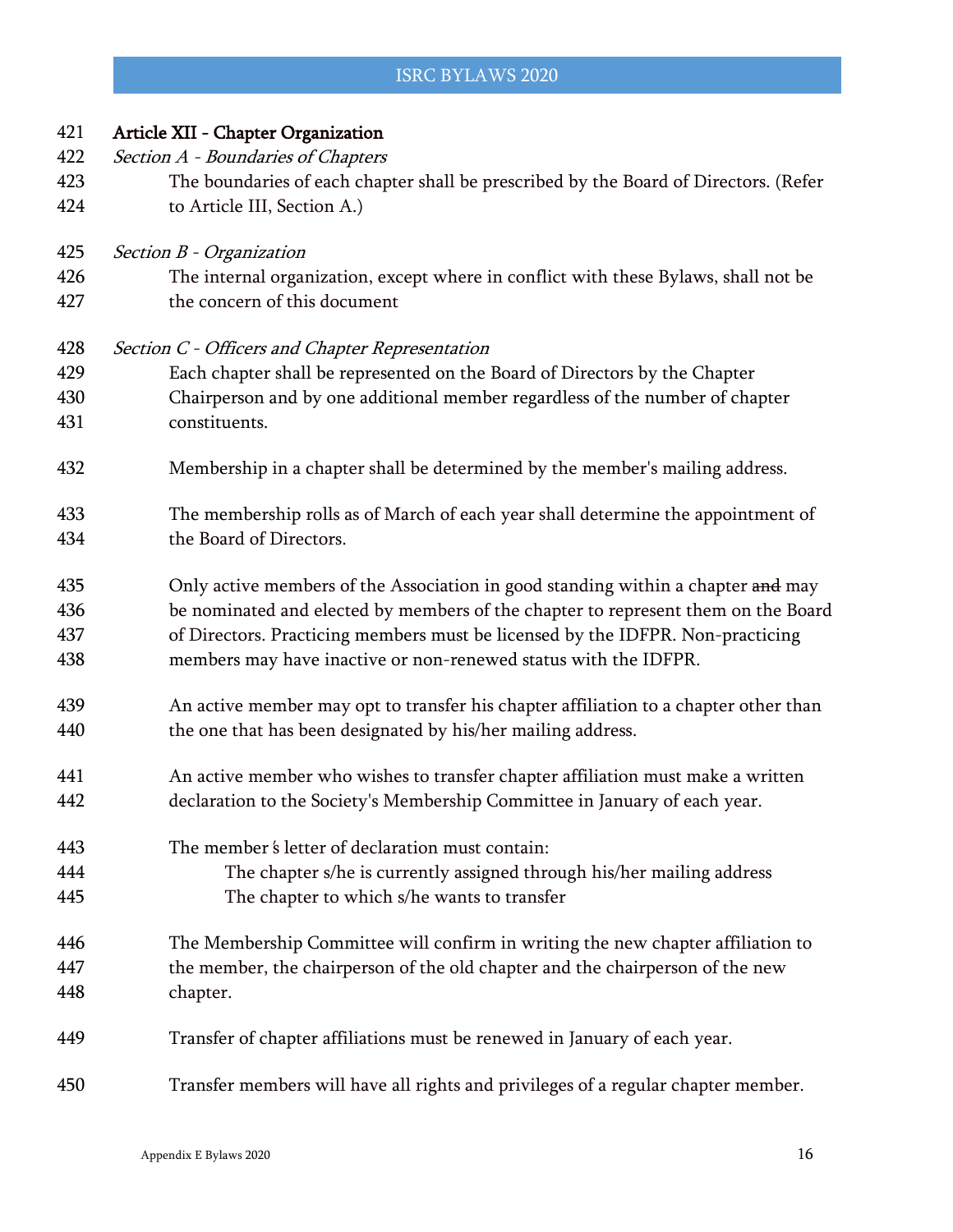# The chapters' representatives to the Board of Directors shall be elected no less than thirty (30) days prior to the annual business meeting and shall take office at the first quarter meeting. Vacancies shall be filled by appointment of the chapter chairperson subject to an approving vote by the chapter's active membership at their next regular meeting. Individuals nominated but not elected to the Board of Directors in the previous election shall have first consideration in appointment. Chapter representatives to the Board of Directors will serve a term of two (2) years and may succeed themselves indefinitely. A seat may be declared vacant by a simple majority of the chapter membership present at any regular business meeting. If a member's mailing addres<sup>s</sup> is outside of Illinois, the member should select the chapter to which s/he wishes to belong. If no selection is made, the chapter affiliation will be selected by the membership committee, using a procedure approved by the Board of Directors. Each chapter will be represented on the Executive Committee of the Board of Directors by one (1) chapter chairperson. Only the active members of the Association in good standing within the chapter may be nominated and elected by the members of the chapter to the office of Chapter Chairperson. Practicing members must be licensed by the IDFPR. Non-practicing members may have inactive or non-renewed status with the IDFPR. The Chapter Chairperson shall be elected no less than thirty (30) days prior to the annual business meeting A committee of the Chapter Representatives will appoint a Chapter Chairperson in the event of a vacancy, subject to an approving vote by the chapter membership at their next regular business meeting. The Chapter Chairperson will serve a term of two (2) years and may succeed him/her indefinitely. The office may be declared vacant by a simple majority of the active members of the Association within the chapter at a regular business meeting.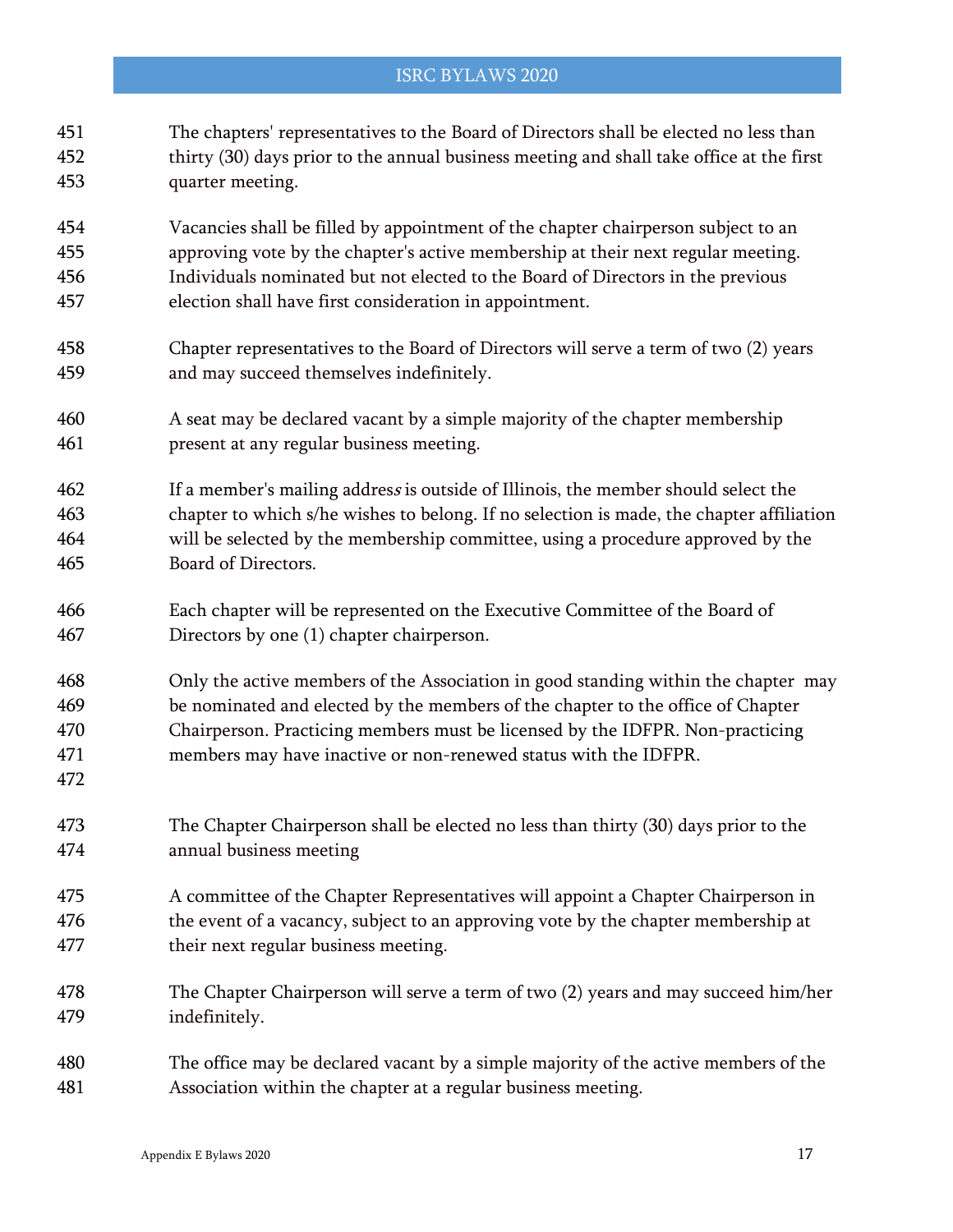| v |
|---|
|---|

Section D – Activities

- Each chapter organization shall be encouraged to expand the membership of the chapter and to develop educational activities and such other activities as is consistent with the Articles of Incorporation and these Bylaws.
- Section E Chapter Admission Requirements
- A chapter will be bounded by county lines.
- There will be six chapters within the state.
- Chapters must have a minimum of fifty (50) active members from one (1) or more adjacent counties; a new chapter of the Society may be organized by written petition of no less than fifty (50) active members in a given geographical area.
- The petition will then be presented to the Board of Directors for review and shall consist of a list of memberships, officers, minutes of the organizational meeting,
- chapter Standing Rules and geographical locations (by counties).
- Approval of the petition will be granted by a two-thirds (2/3) vote of the assembled Board of Directors.

Section F - Correspondence

# A copy of the minutes of the governing body and business meetings of the chapter shall be sent to the Society's office.

The names and addresses of chapter officers shall be sent to the Society's office.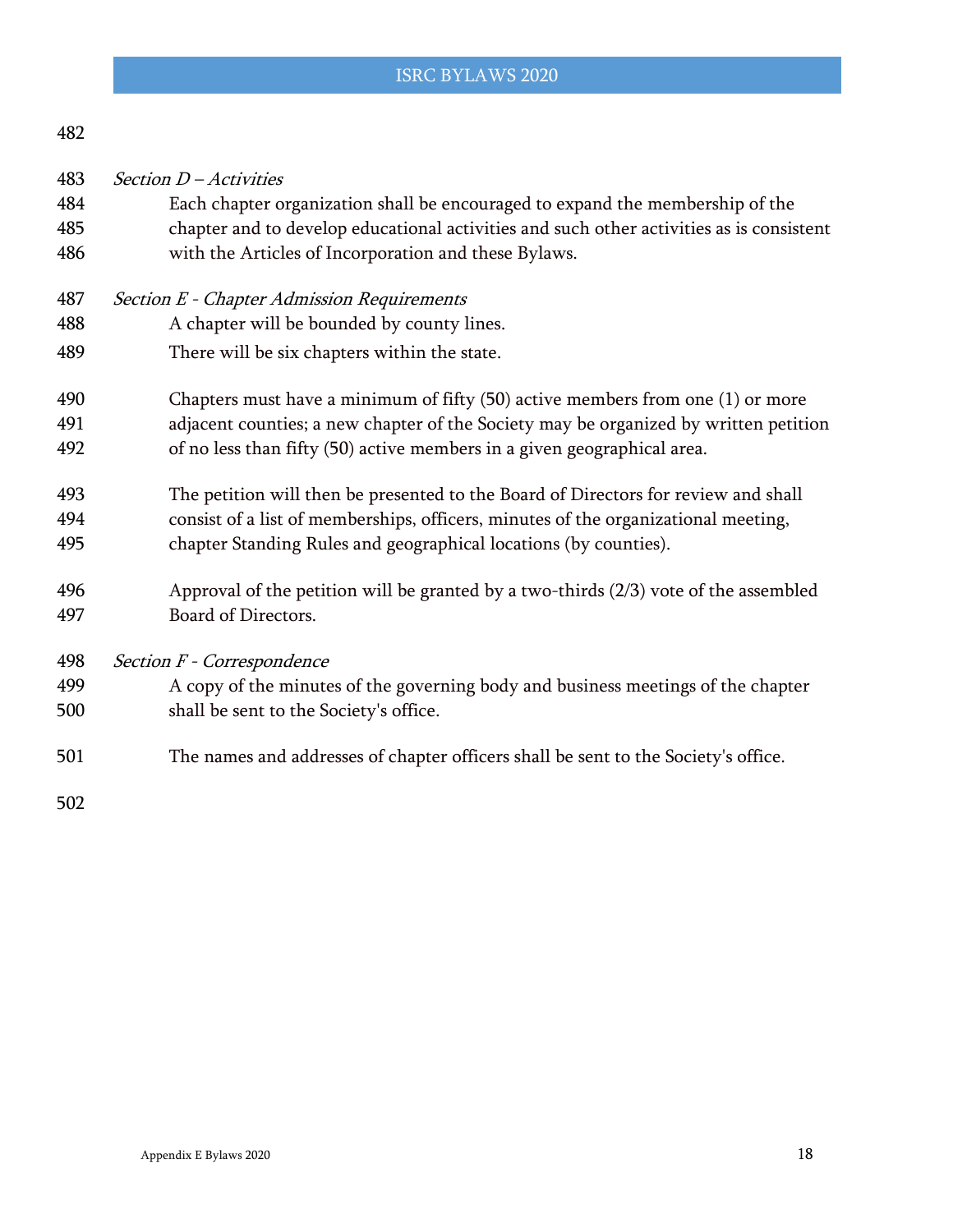| 503 | Article XIII - Board of Medical Advisors (BOMA)                                           |
|-----|-------------------------------------------------------------------------------------------|
| 504 | Section $A$ – Composition                                                                 |
| 505 | The Society shall have four (4) Medical Advisors. Candidates for Medical Advisor          |
| 506 | must be physicians who have an identifiable role in clinical, organizational,             |
| 507 | educational or investigational Respiratory Care.                                          |
| 508 | Section B - Term of Office                                                                |
| 509 | Each member shall serve for a term of four (4) years, two members to be elected each      |
| 510 | even numbered year by active members of the Association within the Society. The           |
| 511 | term of office shall commence immediately following the annual business meeting of        |
| 512 | the Society.                                                                              |
| 513 | <b>Section C - Duties</b>                                                                 |
| 514 | The Board of Directors and all committees shall consult the BOMA in regard to all         |
| 515 | matters of medical policy. The BOMA shall assist the appropriate committees or            |
| 516 | chapters regarding educational programs and publications. The Chairperson of the          |
| 517 | BOMA or his/her delegate shall attend all regular meetings of the Board of Directors      |
| 518 | and shall have privilege of voice but not vote.                                           |
| 519 | The Chairperson of the Society's BOMA shall submit in writing the names of all its        |
| 520 | members to the Association's BOMA for approval.                                           |
| 521 | The Chairperson or his/her delegate shall report all activities to the Board of Directors |
| 522 | of the Society at its regular meetings.                                                   |
| 523 | Charges to the BOMA shall be made from the Board of Directors of the Society.             |
| 524 | The BOMA shall elect their own officers and be responsible for such organizational        |
| 525 | policies as they may otherwise require.                                                   |
| 526 | Funds that may be required for the BOMA activities should be budgeted within the          |
| 527 | Executive Committee's budget request.                                                     |
| 528 | Section D - Vacancies                                                                     |
| 529 | Any vacancy that occurs on the BOMA shall be filled by appointment of the                 |
| 530 | President of the Society and ratified by the Board of Directors at their next regularly   |
| 531 | scheduled meeting.                                                                        |
| 532 | The appointed member will fulfill the remainder of the unexpired term.                    |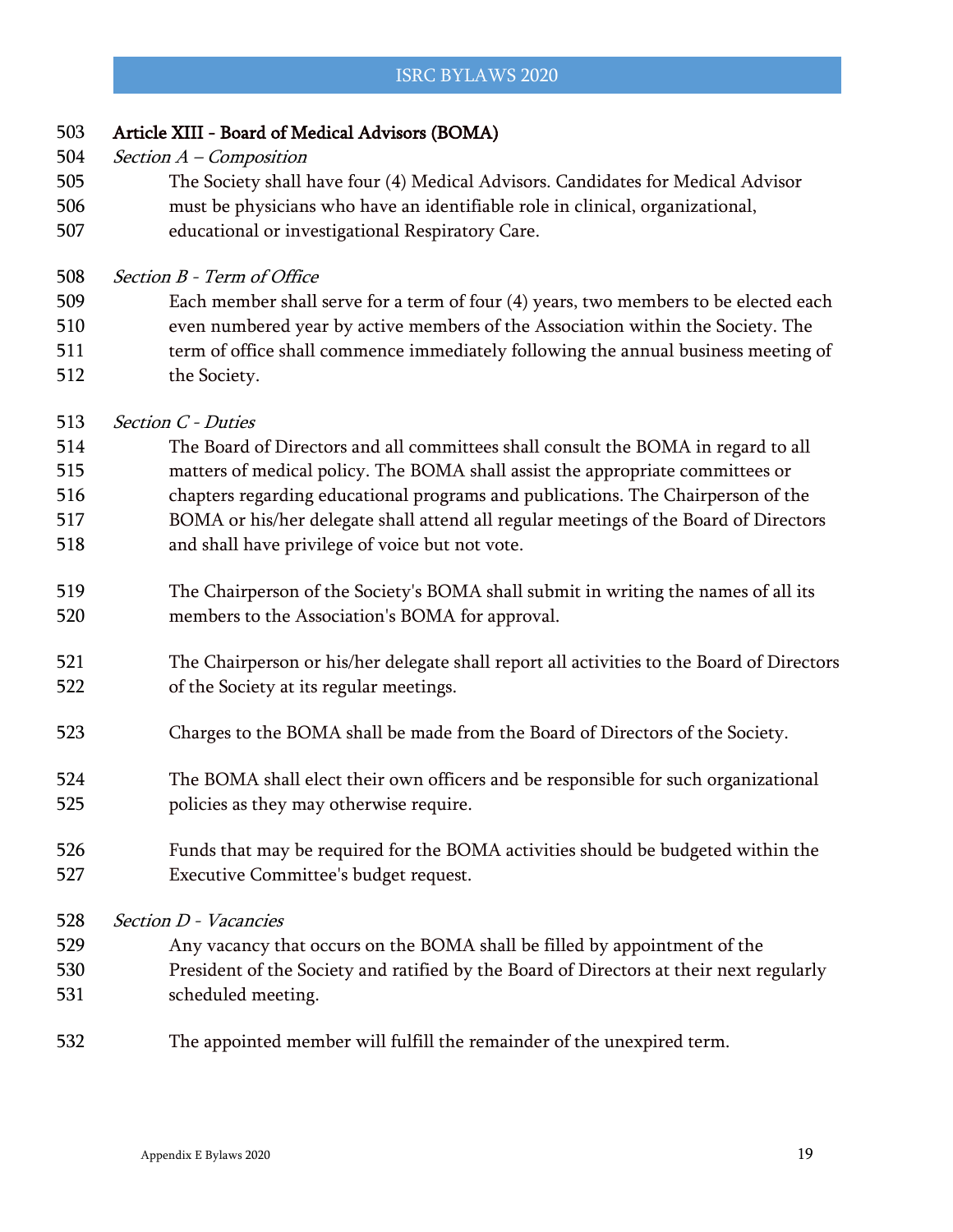- The term of office of a Medical Advisor may be terminated at any time by a two-thirds (2/3) vote of the Board of Directors. Notification of this action shall be
- submitted to the Medical Advisor and the Chairperson of the Society's BOMA.

# 536 Section  $E$  – Meetings

- An annual meeting of the BOMA shall be held at the time and place of the annual
- business meeting of the Society, and other meetings shall be held at such times and places as shall be determined by the BOMA.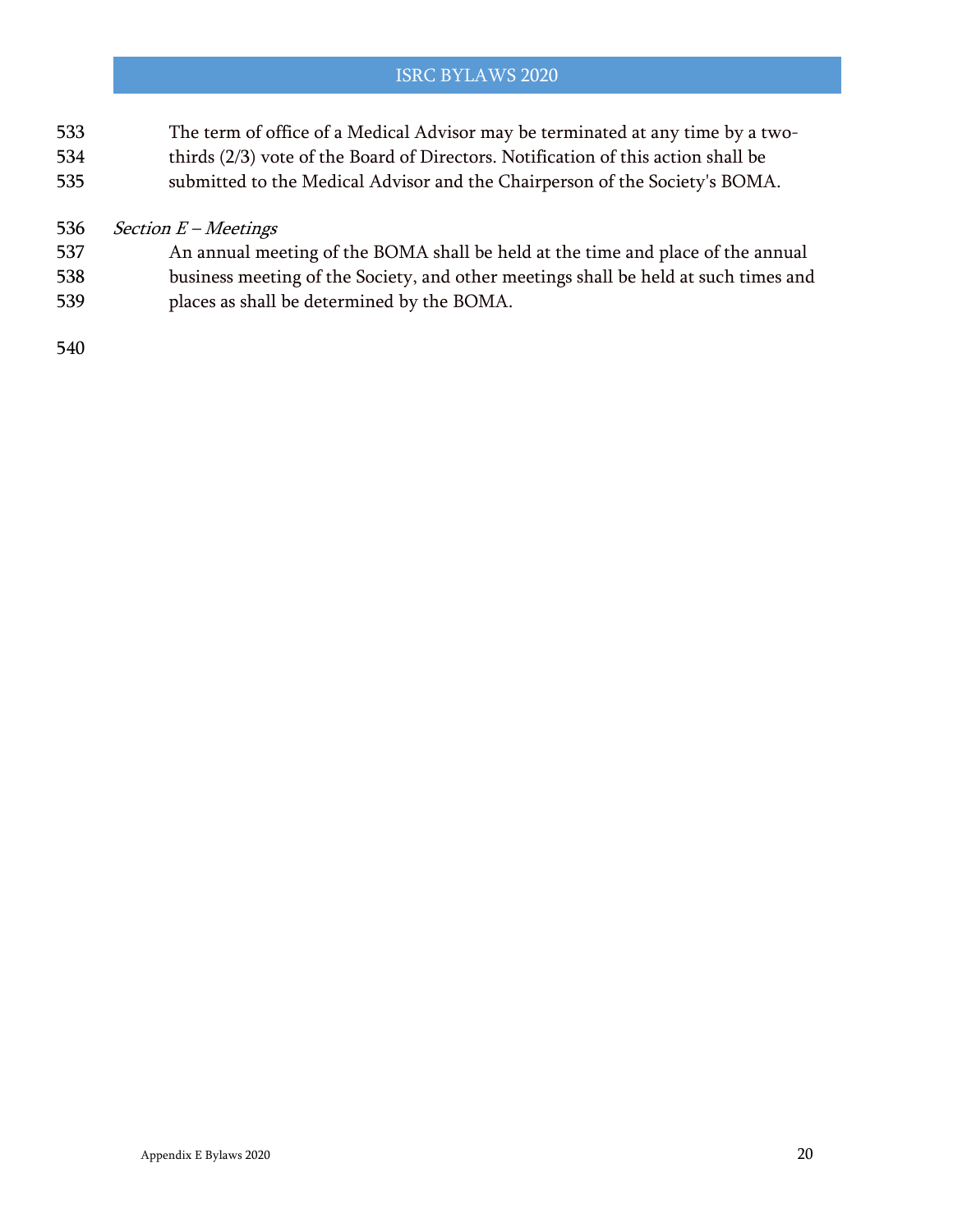#### Article XIV - Fiscal Policy

- 542 Section A Fiscal Year
- The fiscal year of the Society shall be from January 1st through December 31st.
- Section B- Fiscal Activities
- All fiscal activities shall be in accordance with the Society's Standing Rules.

#### Article XV - Dues and Assessments

- 547 Section A Payment of Dues
- Each member of the Society shall pay annual dues in such amounts and in such manner as may be established on an annual basis by the Board of Directors,
- Section B Association Members
- Society dues shall be considered paid in full upon payment of the Association's dues.
- 552 Section C Assessments
- The Society shall have the right to assess the membership.

#### Article XVI – Ethics

- If the conduct of any Society member shall appear to be in willful violation of the
- Bylaws or Standing Rules of this Society or prejudicial to this Society's interests as
- defined in the Association's Code of Ethics, the matter will be referred to the
- Association's Judicial Committee and/or the Society's Board of Directors as
- determined by membership designation.

#### Article XVII - Parliamentary Procedure

- Section A Parliamentarian
- The Delegate of the Society will serve as Parliamentarian of the Board of Directors during his/her term.
- 564 Section B Procedure
- The rules contained in Robert's Rules of Order (Revised) shall govern whenever they are not in conflict with the Bylaws of the Society or the Association
- Article XVIII Amendments
- Section A Ratification
- These Bylaws may be amended at any regular meeting of the Society with provisions
- 570 for absentee ballot or by vote of the Society by a two-thirds (2/3) majority of those
- voting, provided the proposed amendment has received an approving vote of two-
- thirds (2/3) of the assembled Board of Directors and has been presented to the
- membership in writing not less than sixty (60) days prior to the vote.